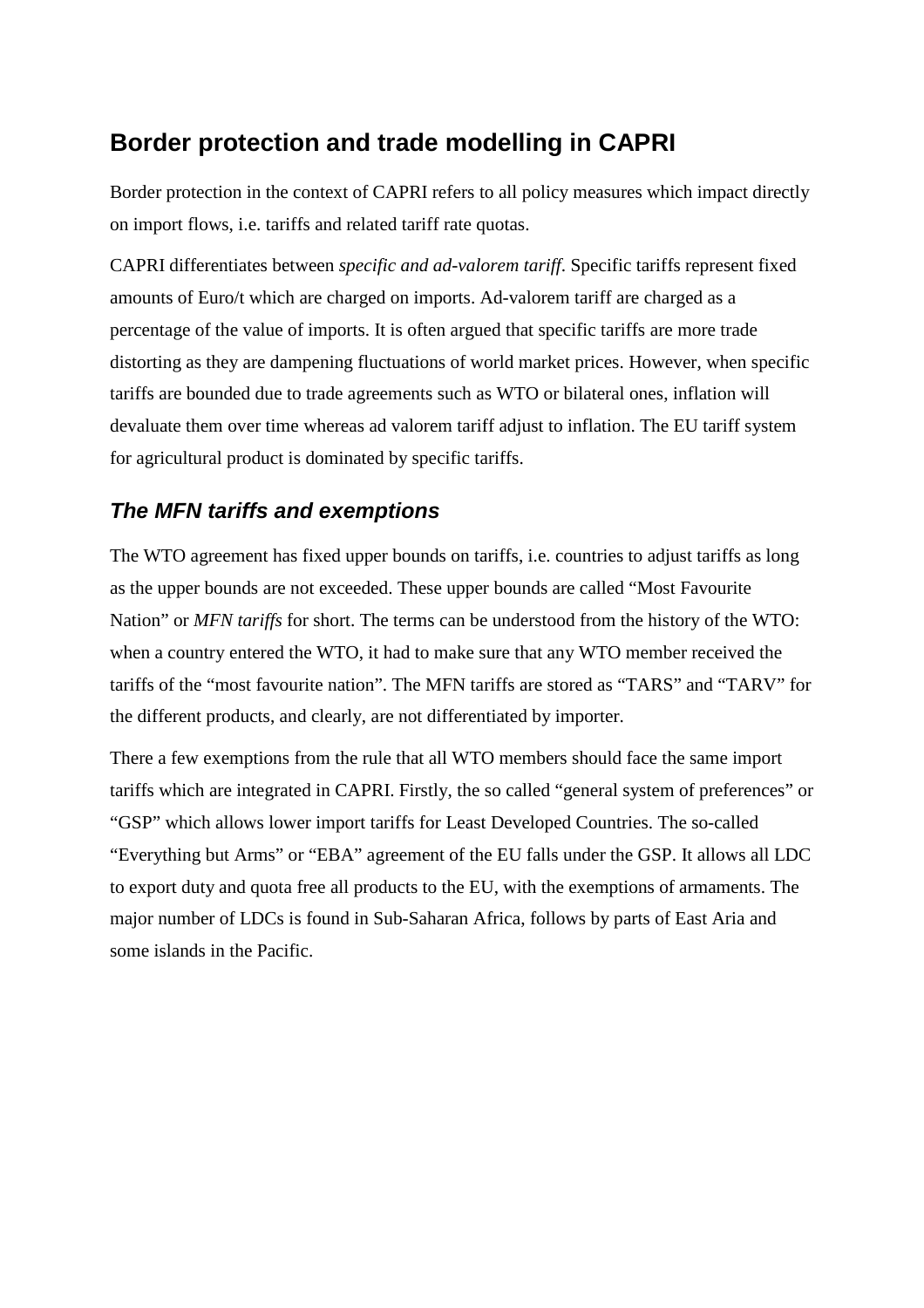|                      | المستويس وممصر ستدرج المسترقيات<br>View Handling Windows |   |                   |                                                                                                                  |                                                                                                                                                         |                                                          |          |                  |                         |                                                 |  |                           |                            |           |  |  |  |  |
|----------------------|----------------------------------------------------------|---|-------------------|------------------------------------------------------------------------------------------------------------------|---------------------------------------------------------------------------------------------------------------------------------------------------------|----------------------------------------------------------|----------|------------------|-------------------------|-------------------------------------------------|--|---------------------------|----------------------------|-----------|--|--|--|--|
|                      | <b>&amp;</b> Run scenario [0]                            |   |                   |                                                                                                                  |                                                                                                                                                         |                                                          |          |                  |                         |                                                 |  |                           |                            | o         |  |  |  |  |
|                      | Table                                                    |   |                   | Importer                                                                                                         |                                                                                                                                                         |                                                          | Activity |                  |                         | Years                                           |  |                           |                            | View type |  |  |  |  |
|                      | Meta                                                     | ٠ | European Union 27 |                                                                                                                  |                                                                                                                                                         | $\checkmark$<br>Specific tariff applied [Euro/t]<br>2020 |          |                  |                         |                                                 |  |                           |                            | Table     |  |  |  |  |
|                      | Welfare                                                  |   |                   |                                                                                                                  |                                                                                                                                                         |                                                          |          |                  |                         |                                                 |  |                           |                            |           |  |  |  |  |
|                      | CAP                                                      |   |                   |                                                                                                                  |                                                                                                                                                         |                                                          |          |                  |                         |                                                 |  |                           |                            |           |  |  |  |  |
|                      | Markets                                                  | ٠ | <b>EW</b>         | <b>Turkey</b>                                                                                                    | <b>Morocco</b>                                                                                                                                          | <b>Mediterrean</b>                                       |          |                  | <b>Least Developped</b> |                                                 |  | <b>African, Carribean</b> | <b>All other countries</b> |           |  |  |  |  |
|                      | Prices                                                   |   |                   |                                                                                                                  |                                                                                                                                                         | countries                                                |          | <b>Countries</b> |                         | and Pacific EU<br>partner countries,<br>not LDC |  |                           |                            |           |  |  |  |  |
|                      | Trade                                                    |   |                   | Import flows, price and tariffs market model aggregated<br>Import flows, price and tariffs market model detailed |                                                                                                                                                         |                                                          |          |                  |                         |                                                 |  |                           |                            |           |  |  |  |  |
|                      | Farm<br>Farm EU                                          | Ы |                   | Export flox market model aggregated                                                                              |                                                                                                                                                         |                                                          |          |                  |                         |                                                 |  |                           |                            |           |  |  |  |  |
| $\mathbf{c}$         | <b>HSMU</b>                                              |   |                   | Export flows market model detailed                                                                               |                                                                                                                                                         |                                                          |          |                  |                         |                                                 |  |                           |                            |           |  |  |  |  |
| $\overline{\bullet}$ | <b>DNDC</b>                                              |   |                   | Export flows map                                                                                                 |                                                                                                                                                         |                                                          |          |                  |                         |                                                 |  |                           |                            |           |  |  |  |  |
|                      | Environment                                              |   |                   | Import flows map                                                                                                 |                                                                                                                                                         |                                                          |          |                  |                         |                                                 |  |                           |                            |           |  |  |  |  |
| $\mathbf{o}$         | Dual analysis                                            |   |                   | Tariff Information, bilateral                                                                                    |                                                                                                                                                         |                                                          |          |                  |                         |                                                 |  |                           |                            |           |  |  |  |  |
| c <sub>1</sub>       | Multi-Functionality ▶                                    |   |                   |                                                                                                                  | Tariff and transport costs, averages over importers and domestic sales                                                                                  |                                                          |          |                  |                         |                                                 |  |                           |                            |           |  |  |  |  |
| $\mathbf{v}$         | No table                                                 |   |                   |                                                                                                                  | Detailed tariff Information, averages over importers and domestic sales                                                                                 |                                                          |          |                  |                         |                                                 |  |                           |                            |           |  |  |  |  |
|                      | Permanent crops<br><b>Meat</b>                           |   |                   |                                                                                                                  | Tariff and transport costs, averages over importers w/o domestic sales                                                                                  |                                                          |          |                  |                         |                                                 |  | 148.40                    |                            |           |  |  |  |  |
|                      |                                                          |   |                   |                                                                                                                  | Detailed tariff Information, averages over importers w/o domestic sales                                                                                 |                                                          |          |                  |                         |                                                 |  |                           |                            |           |  |  |  |  |
|                      | <b>Other Animal</b><br>products                          |   |                   |                                                                                                                  | Tariff and transport costs, averages over importers w/o intra block trade<br>Detailed tariff Information, averages over importers w/o intra block trade |                                                          |          |                  |                         |                                                 |  |                           |                            |           |  |  |  |  |
|                      | <b>Dairy products</b>                                    |   | 1365.09           | 98.26                                                                                                            |                                                                                                                                                         |                                                          |          |                  |                         |                                                 |  |                           |                            |           |  |  |  |  |
|                      |                                                          |   |                   |                                                                                                                  |                                                                                                                                                         |                                                          |          |                  |                         |                                                 |  |                           |                            |           |  |  |  |  |
| <b>Oils</b>          |                                                          |   |                   |                                                                                                                  | 1289.20                                                                                                                                                 |                                                          |          |                  |                         |                                                 |  |                           |                            | 35.33     |  |  |  |  |
|                      | <b>Oil cakes</b>                                         |   |                   |                                                                                                                  |                                                                                                                                                         |                                                          |          |                  |                         |                                                 |  |                           |                            |           |  |  |  |  |
|                      | <b>Secondary</b><br>products                             |   | 27.84             |                                                                                                                  |                                                                                                                                                         |                                                          |          |                  |                         | 80                                              |  | 135.65                    |                            | 341.16    |  |  |  |  |
|                      |                                                          |   | n n3              | 0.44                                                                                                             |                                                                                                                                                         |                                                          |          |                  |                         |                                                 |  |                           |                            |           |  |  |  |  |

A second rather important exemption in case of the UE is the so-called EC-ACP partnership agreement. The ACP – currently 79 countries from the African, Caribbean and Pacific area – countries are mostly former colonies of the EU member states. They are benefit from preferential tariffs, and the exemption is granted as a waiver by WTO. In most cases, quota free access at reduced or zero tariff is granted.

A third important class of exemptions are free-trade areas and bi-lateral agreement towards free-trade areas. An example for a free-trade area is the EU itself. This class of exemptions is stored in CAPRI on the parameter p\_doubleZero. Also the EU trade agreements with the Mediterranean are such an exemption.

The applied tariffs can be found in the tables "Trade\Import flows, price and tarirfs market model detailed" as shown below. Once can clearly see that the LDCs countries do not face any import tariffs into the EU.

### *Tariff rate quotas*

Tariff rate quotas (TRQs) are another exemption from the MFN tariffs. They establish a two tier tariff system. Up to the quota, a lower in-quota tariff is applied. For imports beyond the quota, the higher out-of-quota tariff is charged, which is in most cases identical to the MFN rates. When imports are at the quota, an economic rent might be observed leading to a kind of "shadow tariff". That situation is depicted below.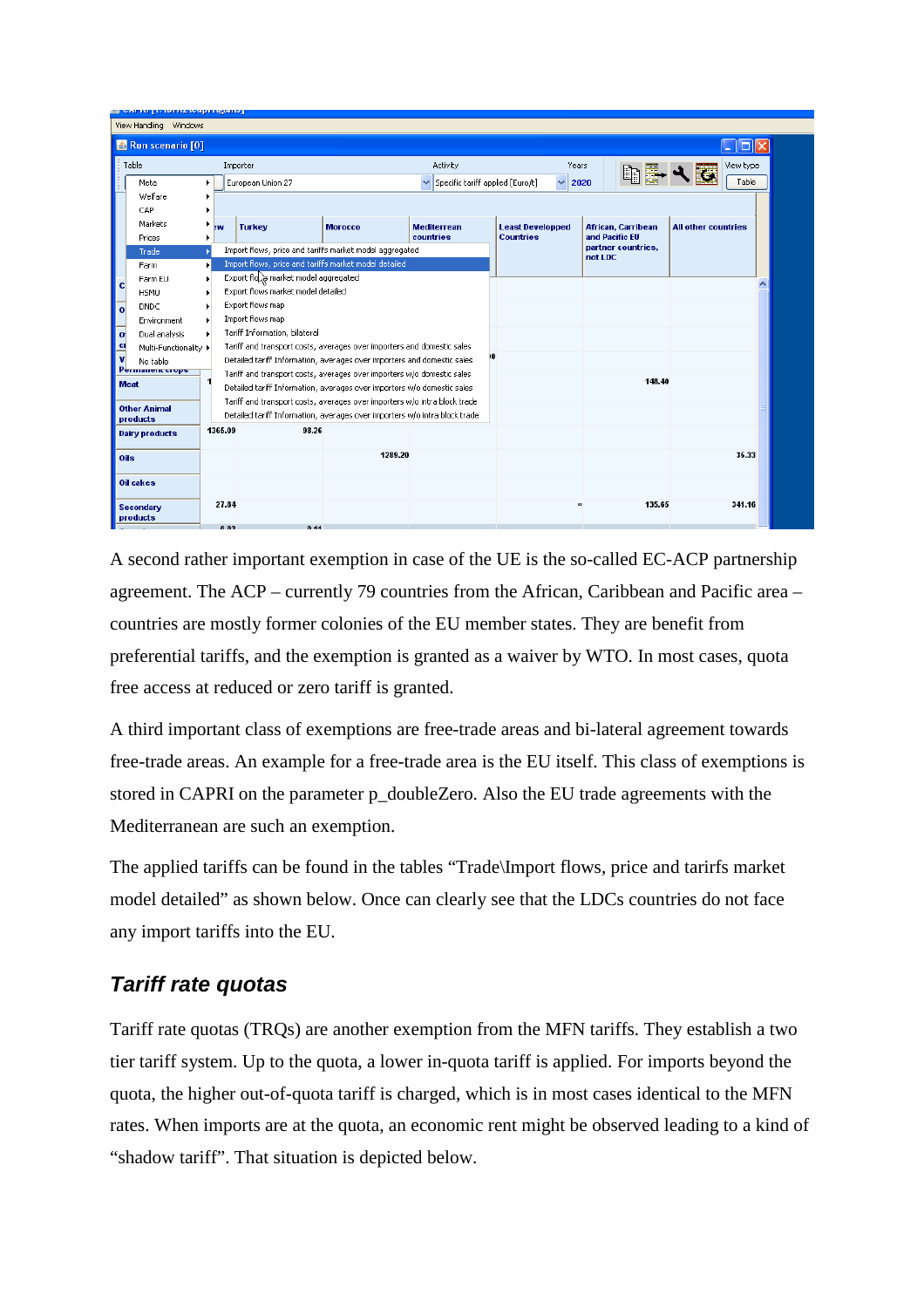

TRQs in CAPRI are not modelled based on if – else conditions which are differentiable, or based on MCP (Mixed Complimentarity Problem) formulation. Rather, a smooth approximation based on sigmoid function is used:

```
u_tarSpec(RM,"RW",XXX) =E=
      p_trqGlobl(RM,XXX,"TsPref","CUR")
              -<br>p_trqGlobl(RM,XXX,"TsMFN","CUR")<br>-p_trqGlobl(RM,XXX,"TsPref","CUR"))
         \epsilon* sigmoid( p_trqSigmoidSlope(RM,XXX)/p_trqGlobl(RM,XXX,"TrqNT","CUR")<br>* (TrqImports(RM,XXX)- p_trqGlobl(RM,XXX,"TrqNT","CUR")*0.99));
```
The formula shows the two tariffs: the lower preferential one (the in quota tariff) and the higher MFN one (the out of quota tariff). The sigmoid function will be very close to 1 if the imports are close to the quota, so that a tariff close to the upper tier tariff will be charged. It drops quickly to 0 for small import quantities. The sigmoid function allows calibration the model to a "shadow tariff" by fixing the LHS during calibration. It is important to understand that increased (decreased) imports in the case of quota under fill lead to rapid increases (decreases) of the shadow tariff. The same mechanism does also mean that e.g. a drop in the cif prices for imports will be absorbed by a higher quota rent as long as no over quota imports occur.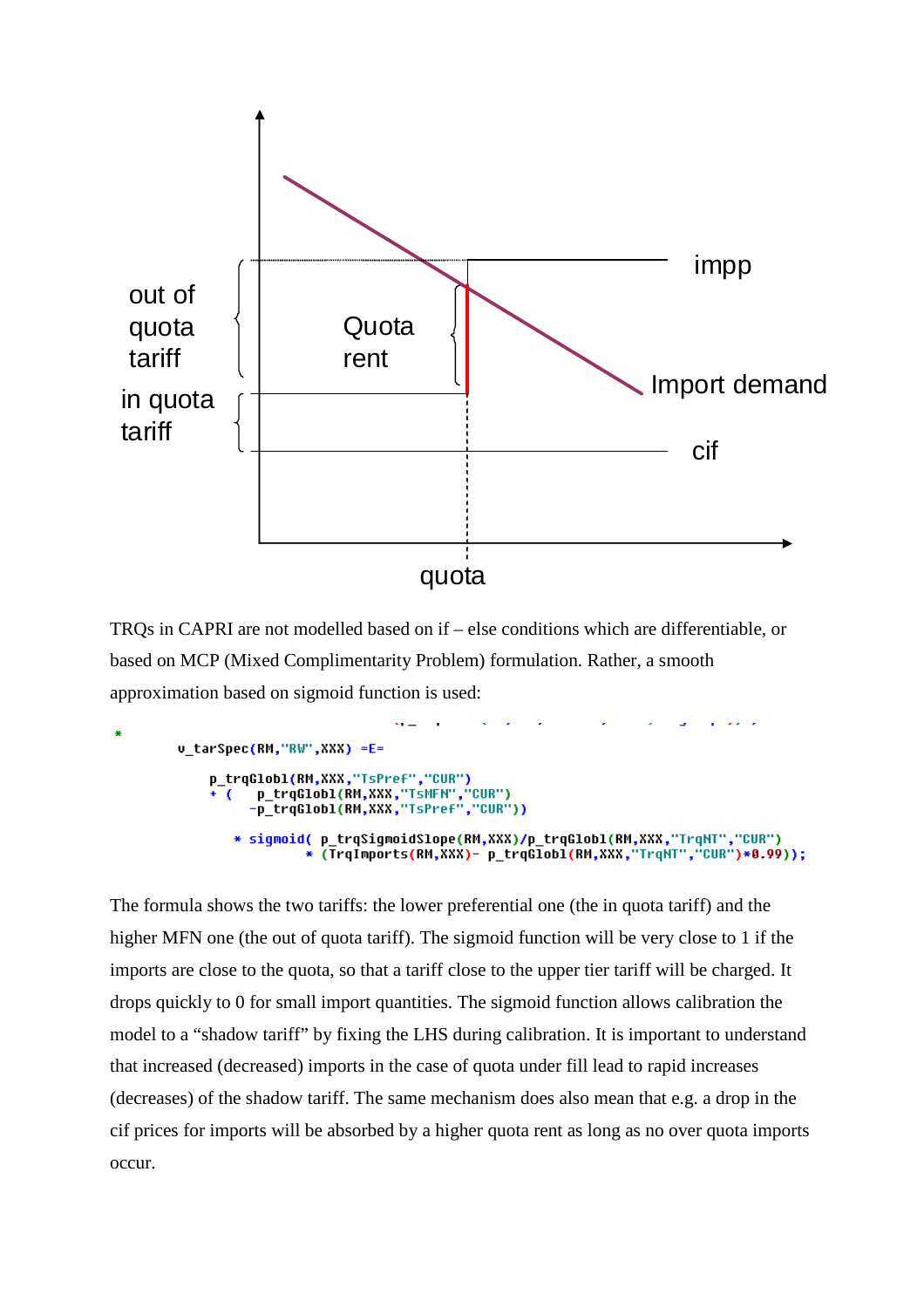Two types of TRQs stem from the so-called Uruguay round agreement which replaced the GATT by the foundation of the WTO. The general idea of the Uruguay round was to convert wherever possible existing agricultural trade barriers into MFN tariffs, which were then subject to cuts, a process called "tariffication".

The first type of TRQs emerging from the Uruguay round is called a "minimum access" quota. These were introduced when the MFN rates were prohibitive to ensure that at least 5% of domestic consumption could be covered by imports. How these quotas are distributed to the different import partners differs from country to country. In CAPRI, they are assumed to be open for all importers (parameter *p\_trqGlobl*).

If existing preferences before the Uruguay allowed for a market share of imports higher exceeding 5%, and the tariffication led to prohibitive tariffs, so called "current access" quotas were granted to avoid a situation where imports would fall after an agreement targeting tariff reductions. These types of preferences are typically stored as a bi-lateral quota (*p\_trqBilat*). The reader should not that importers are allowed in CAPRI to deliver in global quotas ocne the bi-lateral ones are filled.

The TRQ quotas, related import quantities and tariffs can be analyzed with a summary table (Trade / Detail tariff information, averages ..)

| CAPRI [t:\britz\capri\gams]                     |             |                                                                         |         |                                    |         |                                             |                                                |                           |                        |             |                      |                           |                                                    |                                                       |                                    |
|-------------------------------------------------|-------------|-------------------------------------------------------------------------|---------|------------------------------------|---------|---------------------------------------------|------------------------------------------------|---------------------------|------------------------|-------------|----------------------|---------------------------|----------------------------------------------------|-------------------------------------------------------|------------------------------------|
| Wew Handing Windows                             |             |                                                                         |         |                                    |         |                                             |                                                |                           |                        |             |                      |                           |                                                    |                                                       |                                    |
| Run scenario [0]                                |             |                                                                         |         |                                    |         |                                             |                                                |                           |                        |             |                      |                           |                                                    |                                                       |                                    |
| Table                                           |             |                                                                         |         |                                    |         | Region                                      |                                                |                           |                        | Years       |                      |                           |                                                    |                                                       |                                    |
|                                                 |             | Detailed tariff Information, averages over importers and domestic sales |         |                                    |         | European Union 27                           |                                                |                           |                        | $\vee$ 2020 |                      |                           |                                                    |                                                       |                                    |
| $\bullet$                                       | $\boxed{7}$ |                                                                         |         |                                    |         |                                             |                                                |                           |                        |             |                      |                           |                                                    |                                                       |                                    |
| $\mathbf{z}$                                    | 7           | <b>Global Quota</b><br>[1000t]                                          |         | <b>Bilateral Quotas</b><br>[1000t] |         | Imports (under global<br>quotas)<br>[10001] | Imports (under bilateral<br>quotas)<br>[10001] | Ad val. MFN<br><b>F%1</b> | Ad val. applied<br>[%] |             | Spec. MFN<br>[Euro#] | Spec. applied<br>[Euro/t] | Quota rents (under<br>global quotas)<br>[Mio Euro] | Quota rents (under<br>bilateral quotas)<br>[Mio Euro] | Free on Board (f.o.b.)<br>[Furo/U] |
| Cereals                                         |             |                                                                         | 6181.23 |                                    | 663.00  | 7702.50                                     | 638.06                                         | 5.50                      |                        | 0.00        | 92.78                | 0.07                      | 2.01                                               |                                                       | 139.71                             |
| <b>Oilseeds</b>                                 |             |                                                                         |         |                                    |         | 19024.35                                    |                                                | $^{\circ}$                |                        |             |                      |                           |                                                    |                                                       | 181.72                             |
| Other arable field crops                        |             |                                                                         |         |                                    | 282.00  | 3604.24                                     | 284.91                                         | 8.00                      |                        | 0.56        |                      |                           |                                                    | 3.20                                                  | 129.26                             |
| <b>Vegetables and</b><br><b>Permanent crops</b> |             |                                                                         |         |                                    | 780.09  | 21973.45                                    | 819.44                                         | 6.38                      |                        | 0.79        | 171.02               | 7.46                      |                                                    | 46.81                                                 | 985.29                             |
| Meat                                            |             |                                                                         | 441.79  |                                    | 284.70  | 1106.93                                     | 325.74                                         | 9.47                      |                        | 0.19        | 1540.19              | 17.24                     | 502.65                                             | 340.95                                                | 2451.54                            |
| <b>Other Animal products</b>                    |             |                                                                         | 135.22  |                                    |         | 175.39                                      |                                                | 2.57                      |                        | 0.00        | 693.98               | 0.73                      | 0.05                                               |                                                       | 1521.34                            |
| <b>Dairy products</b>                           |             |                                                                         | 223.56  |                                    | 79.85   | 683.29                                      | 76.18                                          | 5.77                      |                        | 0.04        | 1222.84              | 8.65                      | 94.20                                              | 98.54                                                 | 1405.03                            |
| Oils                                            |             |                                                                         | 5.62    |                                    | 57.00   | 9878.94                                     | 149.57                                         | 4.29                      |                        | 1.16        | 35.08                | 13.35                     |                                                    | 38.05                                                 | 964.33                             |
| Oil cakes                                       |             |                                                                         |         |                                    |         | 25959.42                                    |                                                | $\omega$                  |                        |             |                      |                           |                                                    |                                                       | 164.13                             |
| <b>Secondary products</b>                       |             |                                                                         | 216.09  |                                    | 2339.80 | 977.48                                      | 3108.43                                        | $\infty$                  |                        |             | 310.87<br>$\cdot$ by | 18.75                     | 1.39                                               | 353.47                                                | 372.3                              |
| <b>Cereals</b>                                  |             |                                                                         | 6181.23 |                                    | 663.00  | 7702.50                                     | 638.06                                         | 6.50                      |                        | 0.00        | 92.78                | 0.07                      | 2.01                                               |                                                       | 139.71                             |
| Wheat                                           |             |                                                                         | 2496.91 |                                    | 663.00  | 2379.28                                     | 638.06                                         | 12.80                     |                        | 0.00        | 118.21               | 0.00                      | 0.61                                               |                                                       | 143.01                             |
| <b>Rye and meslin</b>                           |             |                                                                         |         |                                    |         | 1594.83                                     |                                                | 40.                       |                        |             | 93.00                | 2.21                      |                                                    |                                                       | 112.77                             |

#### *Special import regimes*

The EU claims to make apply generally the WTO bound rates, i.e. to use the maximum level of border protection possible. An important exemption is the so-called "flexible levy" system for cereals. It modulates the specific tariffs of cereals depending on CIF prices and the administrative prices for cereals. That mechanism is integrated into CAPRI (equations DiffLevies1\_, DiffLevies\_).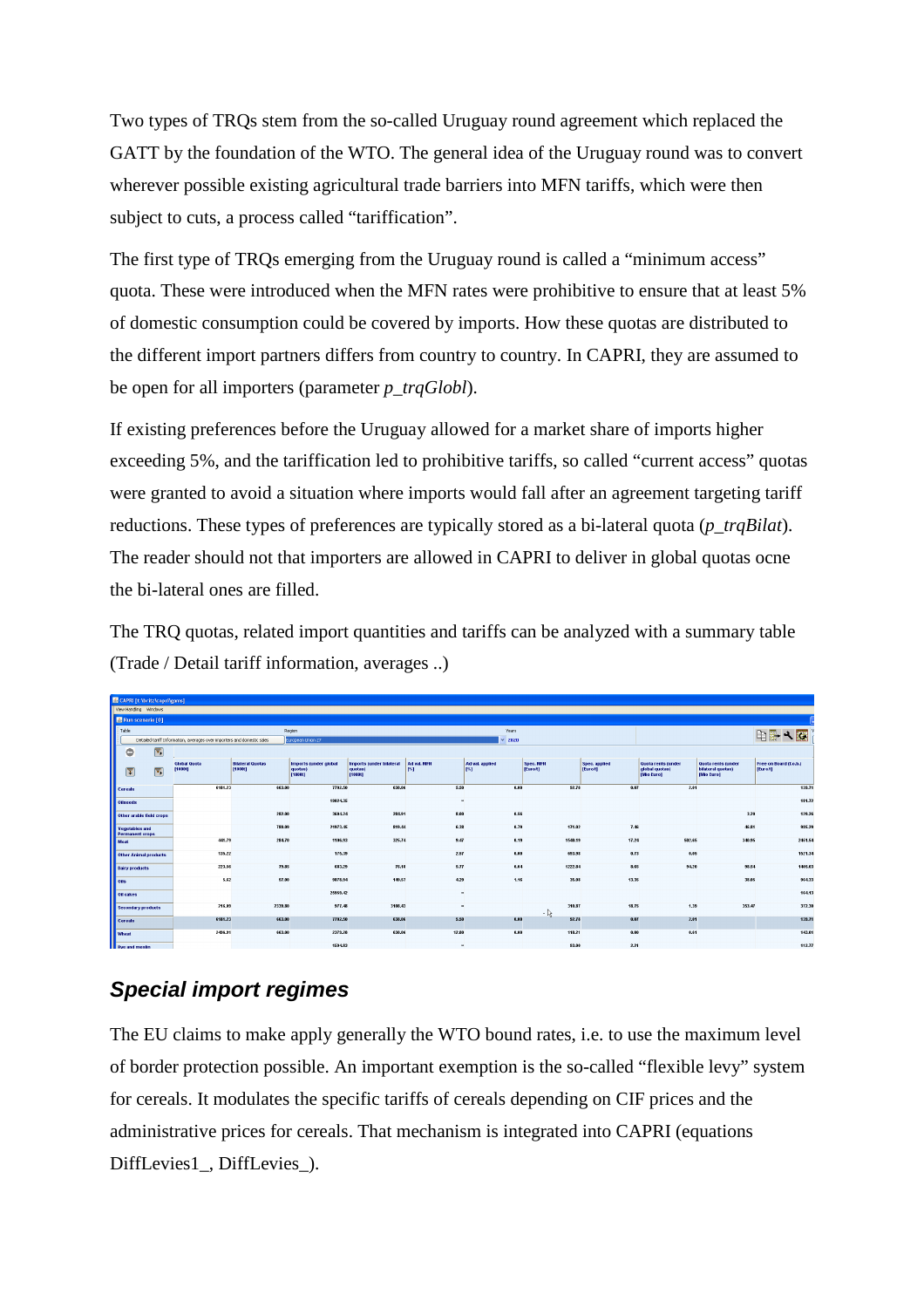```
MAX(0,Min. Border price - CIF)
   DiffLevies1(RM,RM1,XXX) =E=
         -ncpcm( -( DATA(RM,"MinBordP",XXX,"CUR")
                   -(u_marketPrice(RM1,XXX)*p_exchgRateChangeFactor(RM,RM1)+u_transpCost(RM,RM1,XXX))),0,1.E-2);
And:
    MIN( DiffLevies1 = MAX(0, Min. Border price - CIF), Bound Rate resp. tariff under TRQ)
\ddot{\bullet}DiffLevies(RM,RM1,XXX) =E= ncpcm(DiffLevies1(RM,RM1,XXX),v_tarSpec(RM,RM1,XXX),1.E-2);
       T
```
Were *ncpcm* is a smooth approximation of the *min* operator. Even more complex, but in essence similar, is the import regime for specific fruits and vegetables.

## **Import and market prices in CAPRI**

The import prices can be found in the table "Trade / Tariff and transport costs, averages over importers w/o intra block trade". The latter is important for EU27, as otherwise, the duty and quota free imports inside the EU are taken into account. The table shows the basic elements determining import prices according to the equation in the market model:

```
-<br>* ---- import price relation to producer price<br>*     (attention: ExpSub and Tariff may be endogenous variables)
 ImpP (RM,RM1,XXX) $ (DATAI(RM,RM1,XXX,"CUR") or SAMEAS(RM,RM1)) ..
       ImpP(RM.RM1.XXX)
                                 \pm E_{\rm B}( (v_marketPrice(RM1,XXX) * p_exchgRateChangeFactor(RM,RM1)
           --- export subsidies
         - ExpSub(RM1,XXX) $ ( (DATA(RM1,"PADM",XXX,"CUR") gt eps) and (DATA(RM1,"FEOE_max",XXX,"CUR") GT eps)<br>and (NOT p_doubleZero(RM,RM1,XXX,"CUR")) and (NOT SAMEAS(RM,RM1))))
          --- transport costs
\star+ v transpCost(RM,RM1,XXX) )
           --- add valorem tariff
             * ( 1. + 0.01*v_tarAdVal(RM,RM1,XXX) $ ( (NOT p_doubleZero(RM,RM1,XXX,"CUR")) and (NOT SAMEAS(RM,RM1))))
×.
           --- specific tariffs
             + - C<sup>T</sup>
                    --- fixed according to tariff schedule or endogenous under TRQ<br>-v_tarSpec(RM,RM1,XXX) $ (DATA(RM,"MinBordP",XXX,"CUR") LE eps)
¥
                   --- or flexible levy in case of minimum border prices<br>+ Difflevies(RM,RM1,XXX) $ (DATA(RM,"MinBordP",XXX,"CUR") GT eps)
                   ) $ ( (NOT p_doubleZero(RM,RM1,XXX,"CUR")) and (NOT SAMEAS(RM,RM1)));
```
- **Free on board price** these are equivalent to market prices time exchange rates minus possible export subsidies. Both the export subsidies and the market prices are endogenous variables
- **Per unit transport costs** these are fixed and given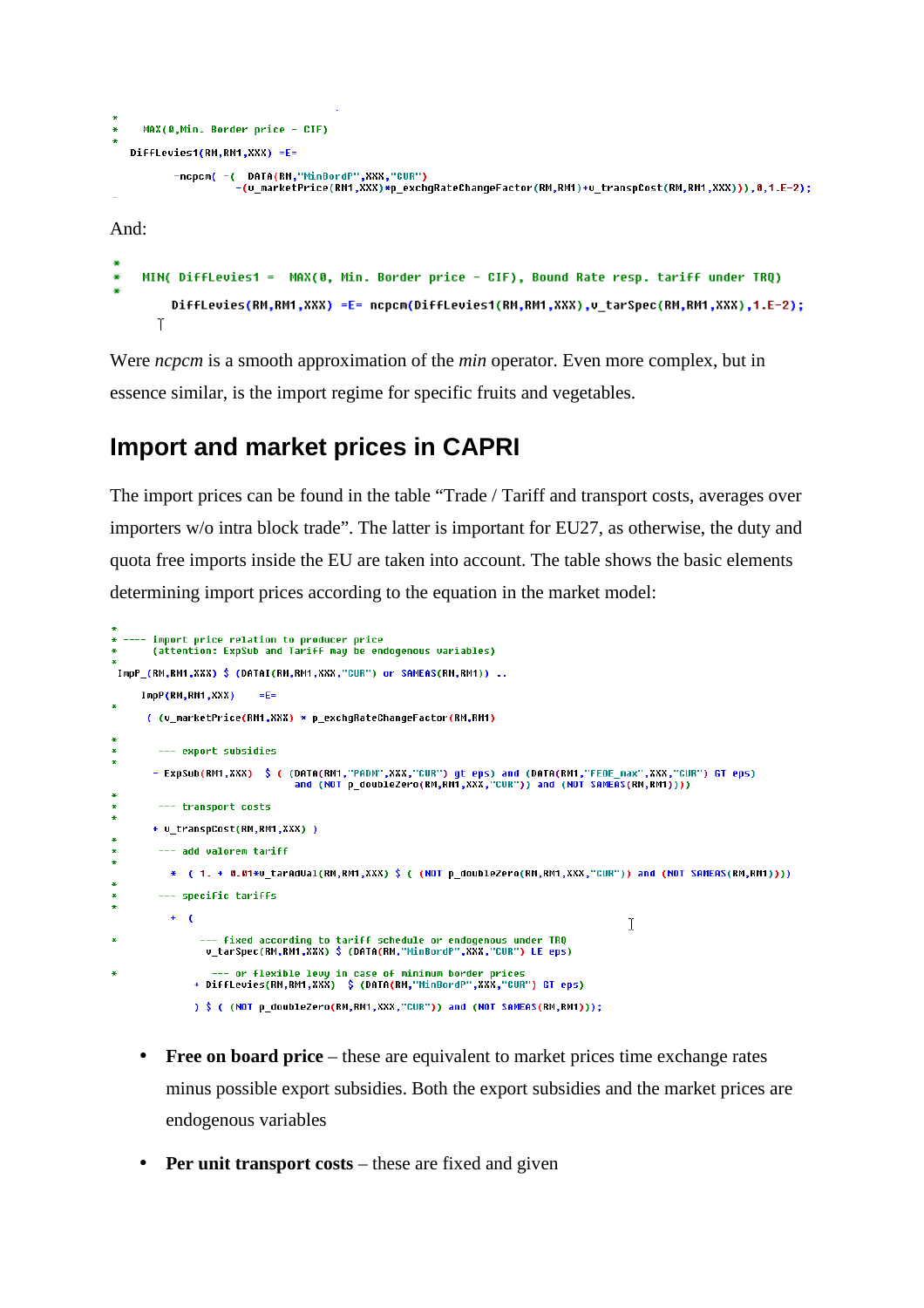- **(Applied) ad valorem tariffs** as discussed above, they are endogenous in the case of bi-lateral or global TRQs
- **(Applied) specific tariffs resp. flexible levies** as discussed above, they are endogenous in the case of bi-lateral or global TRQs or in case of minimum import price regimes

|                          | Run scenario [0]             |   |                       |                                      |                                                                            |                      |   |       |                       |        |                        |         |           |  |
|--------------------------|------------------------------|---|-----------------------|--------------------------------------|----------------------------------------------------------------------------|----------------------|---|-------|-----------------------|--------|------------------------|---------|-----------|--|
|                          | Table                        |   |                       | Region                               |                                                                            |                      |   | Years |                       |        |                        |         | View type |  |
|                          | Meta                         |   | $\triangleright$ sts, | European Union 27                    |                                                                            |                      | v | 2020  |                       |        |                        |         | Table     |  |
|                          | Welfare                      |   |                       |                                      |                                                                            |                      |   |       |                       |        |                        |         |           |  |
|                          | CAP                          |   |                       |                                      |                                                                            |                      |   |       |                       |        |                        |         |           |  |
|                          | Markets                      |   | <b>Import price</b>   |                                      | Ad val. applied                                                            | <b>Spec. applied</b> |   |       | <b>Tansport costs</b> |        | Free on Board (f.o.b.) |         |           |  |
|                          | Prices                       | ۱ | [Euro /t]             |                                      | $I\%$                                                                      | [Euro/t]             |   |       | [Euro/t]              |        | [Euro/t]               |         |           |  |
|                          | Trade                        |   |                       |                                      | Import flows, price and tariffs market model aggregated                    |                      |   |       |                       |        |                        |         |           |  |
| $\mathbf{C}$             | Farm                         |   |                       |                                      | Import flows, price and tariffs market model detailed                      |                      |   | 3.46  |                       | 43.58  |                        | 146.83  |           |  |
| $\overline{\phantom{a}}$ | Farm EU                      |   |                       | Export flows market model aggregated |                                                                            |                      |   |       |                       | 105.27 |                        | 123.44  |           |  |
|                          | <b>HSMU</b>                  |   |                       | Export flows market model detailed   |                                                                            |                      |   |       |                       |        |                        |         |           |  |
| $\overline{\phantom{a}}$ | <b>DNDC</b>                  |   |                       | Export flows map                     |                                                                            |                      |   |       |                       | 41.37  |                        | 141.31  |           |  |
| $ci$                     | Environment                  |   |                       | Import flows map                     |                                                                            |                      |   |       |                       |        |                        |         |           |  |
| $\overline{\mathsf{v}}$  | Dual analysis                |   |                       | Tariff Information, bilateral        |                                                                            |                      |   | 4.07  |                       | 233.17 |                        | 434.90  |           |  |
| P                        | Multi-Functionality >        |   |                       |                                      | Tariff and transport costs, averages over importers and domestic sales     |                      |   |       |                       |        |                        |         |           |  |
| M                        | No table                     |   |                       |                                      | Detailed tariff Information, averages over importers and domestic sales    |                      |   | 8.61  |                       | 334.00 |                        | 2529.98 |           |  |
|                          |                              |   |                       |                                      | Tariff and transport costs, averages over importers w/o domestic sales     |                      |   |       |                       |        |                        |         |           |  |
|                          | <b>Other Animal products</b> |   |                       |                                      | Detailed tariff Information, averages over importers w/o domestic sales    |                      |   | 0.86  |                       | 879.14 |                        | 1499.34 |           |  |
|                          |                              |   |                       |                                      | Tariff and transport costs, averages over importers w/o intra block trade  |                      |   | 9.18  |                       | 374.62 |                        | 975.82  |           |  |
|                          | <b>Dairy products</b>        |   |                       |                                      | Detailed tariff Informal and averages over importers w/o intra block trade |                      |   |       |                       |        |                        |         |           |  |
|                          | Oils                         |   |                       | 712.37                               | 3.78                                                                       |                      |   | 29.05 |                       | 143.70 |                        | 514.72  |           |  |
|                          | <b>Oil cakes</b>             |   |                       | 249.40                               |                                                                            |                      |   |       |                       | 88.22  |                        | 161.19  |           |  |
|                          |                              |   |                       |                                      |                                                                            |                      |   |       |                       |        |                        |         |           |  |
|                          | <b>Secondary products</b>    |   |                       | 541.42                               |                                                                            |                      |   | 50.84 |                       | 120.06 |                        | 370.52  |           |  |
|                          | <b>Cereals</b>               |   |                       | 194.20                               | 0.18                                                                       |                      |   | 3.46  |                       | 43.58  |                        | 146.83  |           |  |

#### *From import prices to import quantities*

CAPRI does not apply the "rule of one price" for products of different origin. Rather, the socalled "Armington assumption" is applied which accounts for differences in product composition and quality between origins. Imports can occur even if the import price is above the market price, and a country might be at the same an importer and exporter. Domestically produced and the imported products are assumed to imperfect substitutes, and the same is true for imports of different origins. That assumption can be easily defended by considering that market balances and import flows in CAPRI are based on FAO statistics measured in "primary product equivalents". Imports of pork meat account hence also for sausages, ham etc.. The Armington assumption is also applied in most Computable Equilibrium models.

In order to model substitution in between imports, and between imports and domestic sales, a Constant Elasticity of Substitution (CES) function is used so that import shares react to price changes. The code snippet below shows the equation in the code (Shares2\_). The relation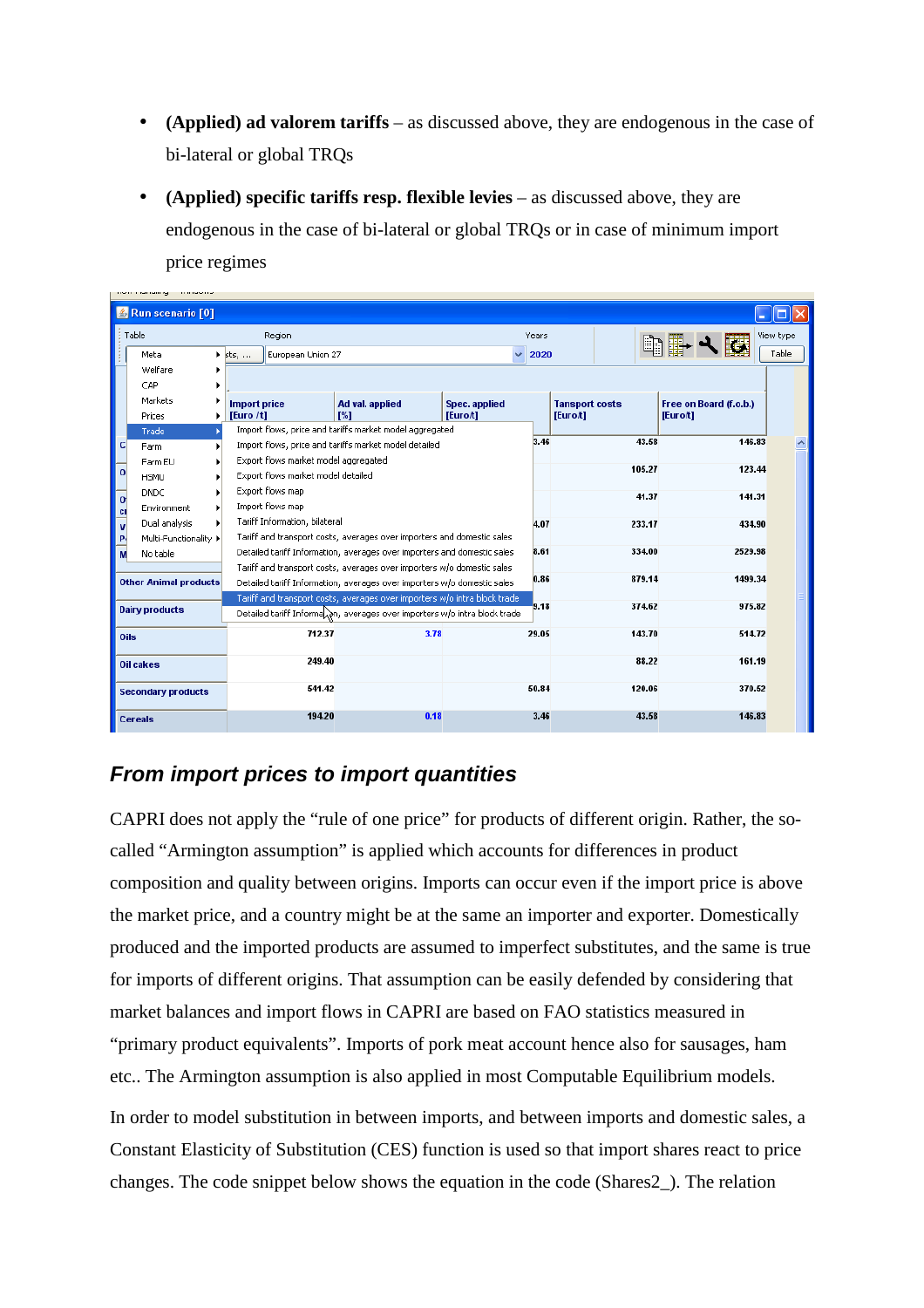between the trade flows *v\_tradeFlows* from specific country and the trade flow of a numeraire country depends on the relation between import price of that country and the numeraire country, the substitution elasticity *p\_rhoArm2* and a so-called share parameter *dp*. The latter is used to calibrate the model against a given vector of import prices and flows.

(v tradeFlows(RM.RM2.XXX)+1.E-6) R --- biqqest import streams as comparison point =E= (SUM(RM1 \$ (RM1.pos EQ p\_arm2Num(RM,XXX)), (v\_tradeFlows(RM,RM1,XXX)+1.E-6)  $*$  ( dp(RM,RM2,XXX)/dp(RM,RM1,XXX) \* (ImpP(RM,RM1,XXX)+1.E-3)/(ImpP(RM,RM2,XXX)+1.E-3) )\*\*(1/(1+p\_rhoArm2(RM,XXX))))) \$ (dp.1(RM,RM2,XXX) GT 1.E-12)

In a similar fashion, domestic sales and total imports shares are driven by their respective prices. A first overview on these gives the table "Price market model". The market price is the price charged for domestic sales, whereas the "price Armington 2" is the average price of import evaluates based on their shares and prices. The "Armington 1" price is the average price from domestic sales and imports. Another important point is the difference between consumer prices and the "Armington 1" price. For agricultural raw product, prices with the exemption of consumer prices relate to raw products, where final consumer of wheat face the price of wheat based products (bread, pizza, cakes …). The huge difference between the two explains in parts the dampened reaction of human consumption to changes in market and import prices. The reader might also note that the relative differences between consumer and raw product prices differ considerably between product groups.